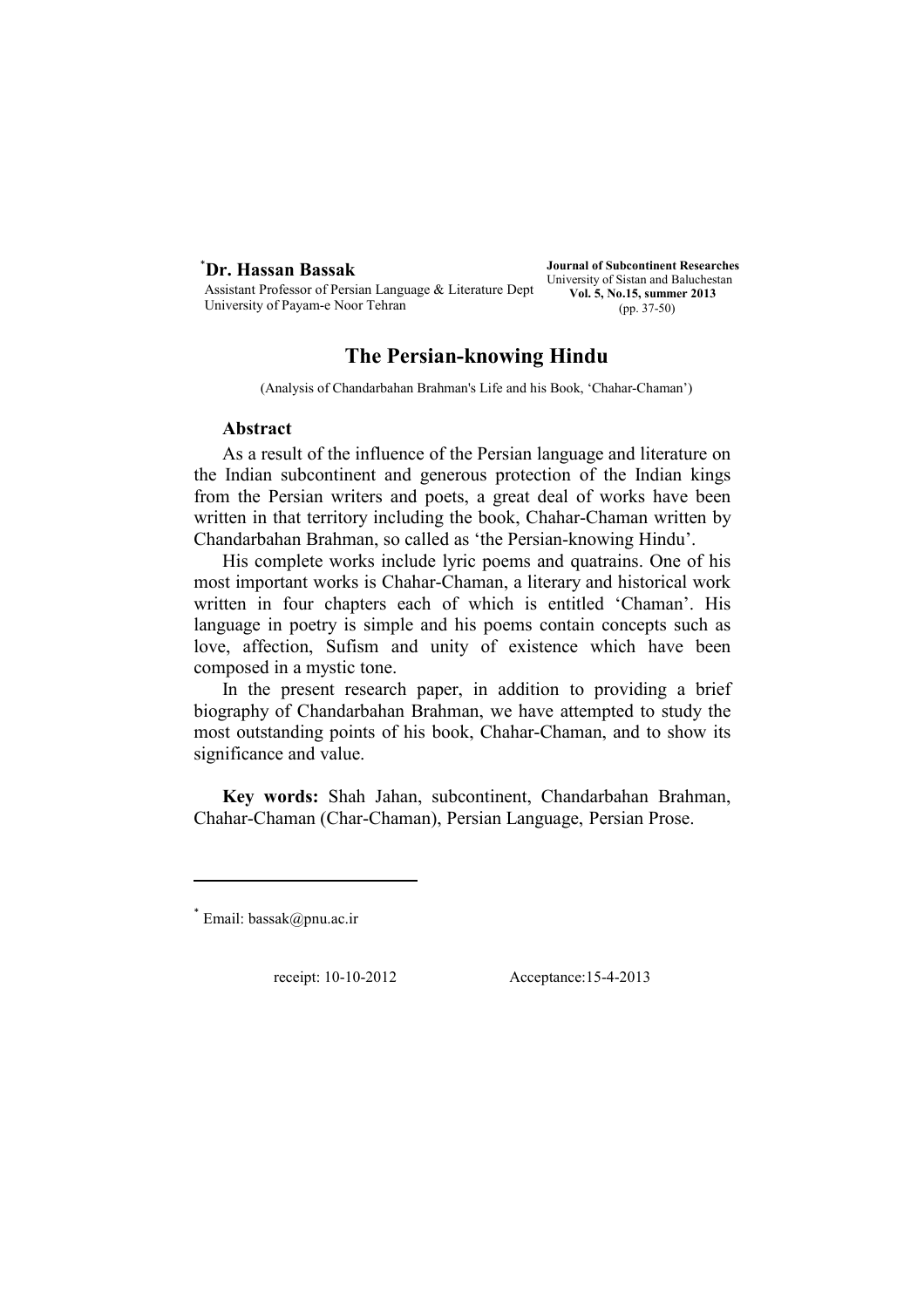## **Introduction**

The language bonds between the Hindus and Iranians have a long history. Regardless of the historical common roots, it seems that the prevalence of the Persian language in India is due to the immigrations of the Persian language speakers to that territory as well as their invasions on it.

It is said that the Persian language has been prevalent in this territory since the conquest of India by Mahmud Ghaznavi; then, many scholars and scientists from Iran went to the subcontinent and resided there. In this era, the Persian language prevailed up to Meltan and Bengal (Arya, 1986:15-16), but as the Persian language penetrated more in the governmental system and some urban-resident groups, it couldn't extend farther to gain standing among people. However, some of the Persian and Arabic words penetrated in the folk language, for example, the name of many articles and home appliances as well as administrative and taxing regulations and titles were in the Persian or Arabic languages and this was the reason why such words found a way among people. (Jaberi-nasab, 2009: 24-53)

Zoroastrians were the first people who introduced the Persian language to India, and in Akbar Shah's era, Zoroastrians were well known. (Ahmad, 1974: 9) The cultural association between the two countries always attracted the literary men and artists mutually, and the kings' attitude in receiving them warmly played a significant role in this regard. For example, the Gorkani Dynasty in India, similar to their ancestors, loved the Persian language and Iranian literature, and culture and a large group of Persian poets and writers were in their courts. (Poshtdar, 2011: 47-64)

## **Chandarbahan Brahman, the Persian Composing poet**

Considering the biography of the outstanding and famous Iranian people since the Ghaznavid Dynasty until the Safavid era, we notice that not much literature has remained and we benefit more from the myths and oral stories.

The biography of Chandarbahan (whose pen name is Brahman) is not an exception to this rule. Among his contemporaries, we may refer only to Mohammad Saleh Kanbuh, the writer of the historical work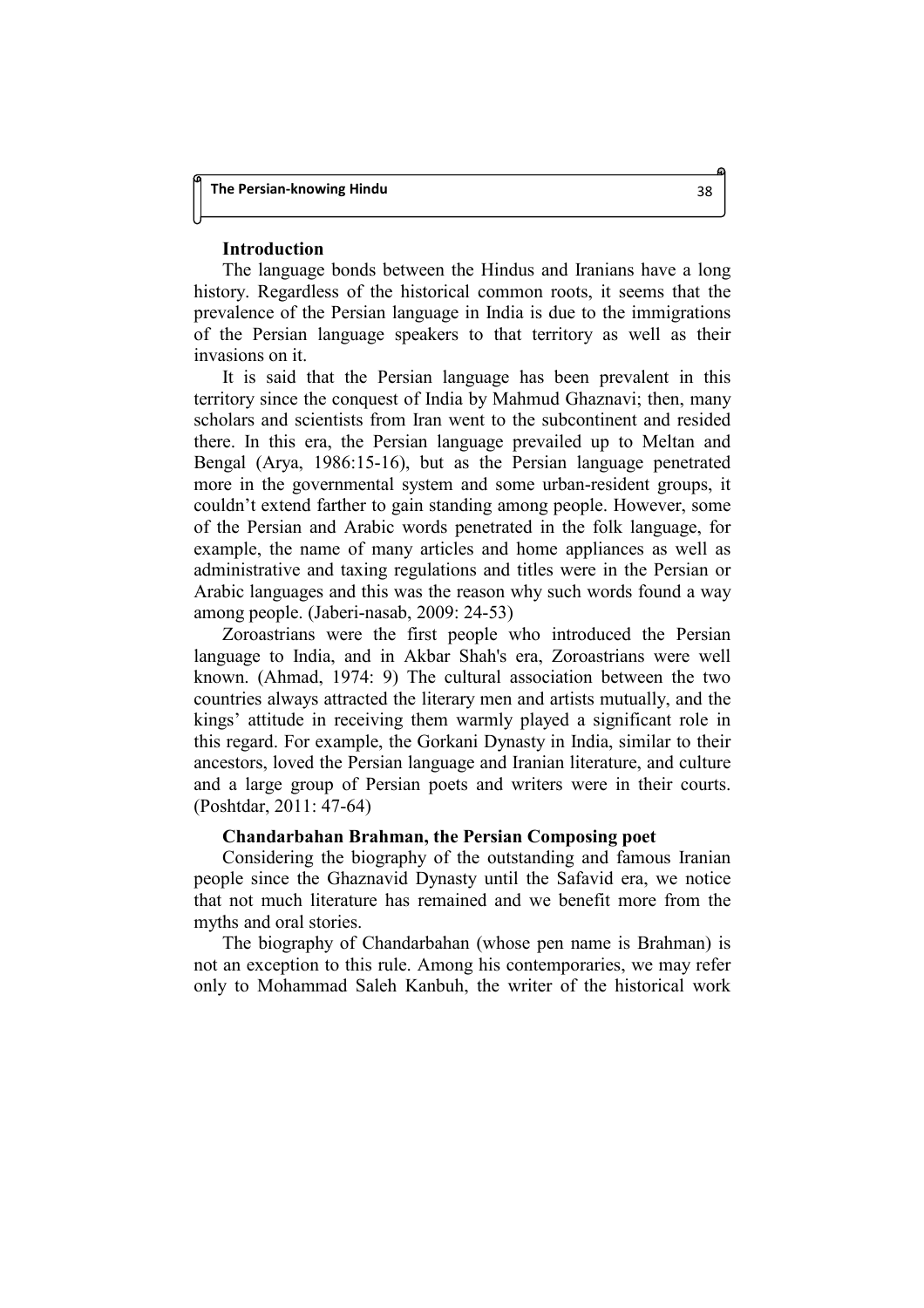entitled, 'Amel-e Saleh' (Good Deed), also known as 'Shah Jahan Nameh'. He has written about him in p.336 of his book:

"Chandarbahan (whose pen name is Brahman) was born in Lahore and died in Dar al-Aman. He was an eloquent poet and his taste was pleasant. He wrote in cursive writing and followed the style of Abolfath in prose and composition. Although he was apparently a Hindu, he was a fan of Islam and was humble, similar to his poems which were simple." In Safa Literary Survey, it is stated: "Chandarbahan, son of Dahom Ras Lahori whose pen name is Brahman, is of the ancient Hindu race and Hindu religion who was as dexterous as his contemporary Iranian counterparts in poetry and prose." (Safa, Vol.5, 1985: 1236-1237)

## **Brahman's Writing Style as a License for Entering the Court**

Darashokouh loved the writing style of Brahman very much. Since Darashokouh welcomed a group of Hindu scholars for translating the mystical and philosophical works of India, he absorbed Brahman to his court and appointed him as his own private secretary. (Amer, 2004)

Chandarbahan had a high prestige before Shah Jahan and he called him 'the Persian Knowing Hindu'. The king gave his condolence to him when his father passed away in Purea.

When Shah Jahan came to the throne, he ordered that the history of his era be written since Jamadi al-Sani, 1, 1037 Hegira and Some famous Iranian and Hindu writers and poets did the task. Although, Chandarbahan was in charge of tax affairs, he wished to become one of the members of the historiographers.

He writes about his mission in accounting as follows:

"His Excellency deemed me appropriate for court affairs and appointed me as the court auditor in dividing lands." (Chandarbahan Brahman, 2007: 16)

Whenever he found an opportunity, he composed lyric poems and quatrains praising the king; he writes:

"Since this Brahman is among the secretaries of this court and composes quatrains in great festivals such as New Year and on the occasion of anniversaries, I am honored to receive awards." (Ibid)

The powerful ruler dispatched military forces to conquer Balkh and Badakhshan and Chandarbahan participated in this military expedition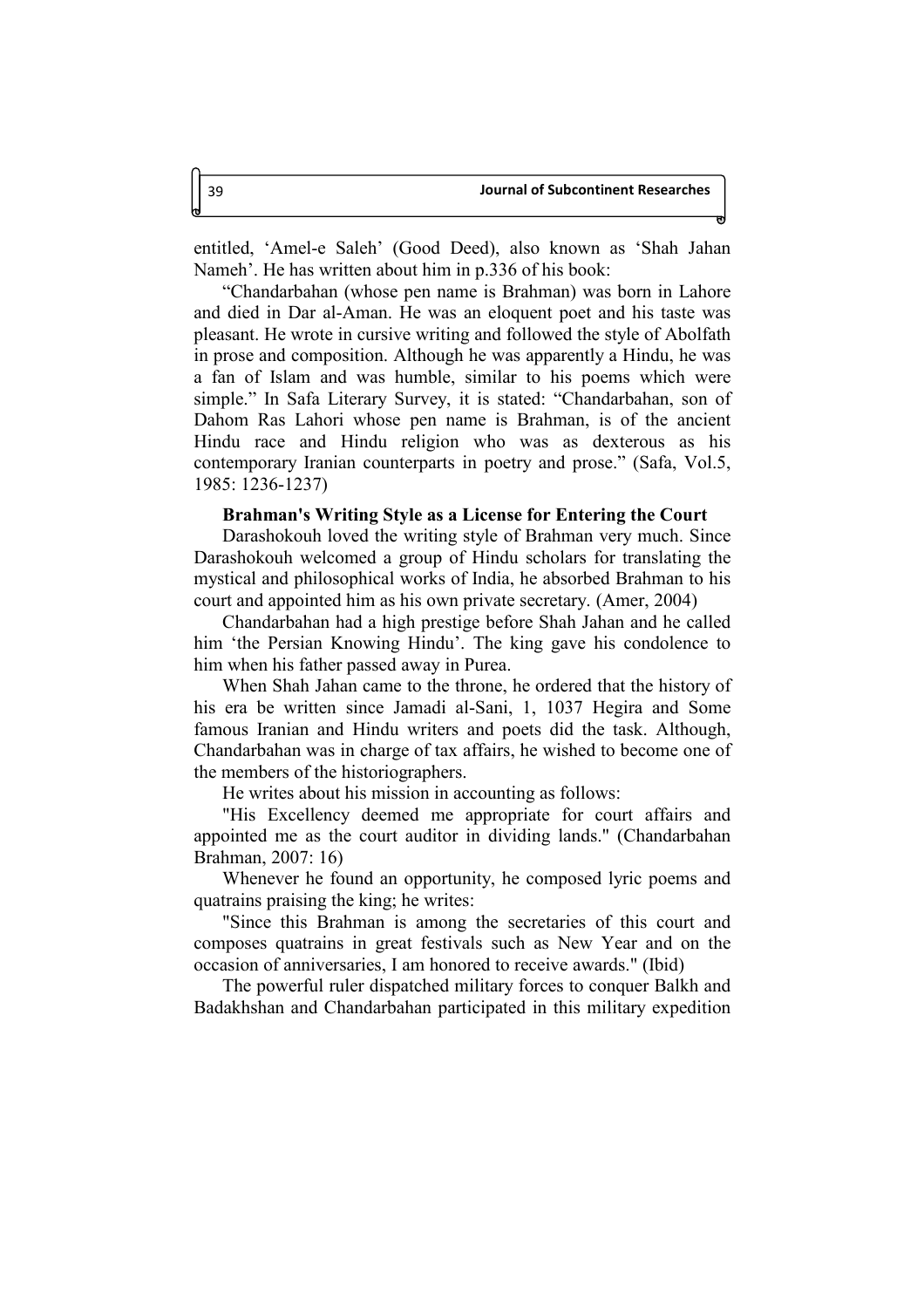as a historiographer; however, this ruler who commanded the towers and castles of Chitavar to be ruined, was the same powerful king who was captivated by his son, Orang Zib, in the castle of Agra town. But his brother obliged Orang Zib to sit on a bare elephant and ordered to be taken around the town for humiliating him.

Chandarbahan witnessed these events and became so depressed that he focused his life on mysticism and divine love more than before. He moved from Shahjahan Abad (current Delhi) into Banaras in order to spend the rest of his life at the side of the Holy Ganga River. He passed away in the same place in 1072 Hegira. (Chandarbahan Brahman, 2007: 16-17)

## **Chandarbahan and Brahmans' Classification**

Analyzing the contents of Chahar-Chaman, we can conclude that Chandarbahan Brahman was born in Lahore in 1023 Hegira. (Baraman Akbarabadi, 1992: 1; Chandarbahan Brahman, 2007: 11)

At that time Brahmans were classified into 13 categories each of which had a special task such as nomenclature of the newborns, looking up an auspicious day for marriage, preparing food in rich people's houses, palmistry, fortune telling, taking alms in lunar and solar eclipses and other ominous days, burning the dead, pouring the ashes of the dead into the holy river and holding ceremony of the last mourning day which is the 13th day after the death. The Brahmans who taught and were engaged in writing and reading were considered as the high-class ones. As he mentioned in the beginning of the third 'Chaman', he enjoyed a prestigious position among the Brahmans. (Ibid, 11-12)

# **Chandarbahan's Family**

Concerning his family, we only know that he had two brothers and one son. His father was a skilful writer who had a good position in the government but he resigned and secluded.

The letters written by Chandarbahan to his brothers, Ray Behan and Oudi Behan, and his son, Tij Behan, is full of divine love, mysticism, and Sufism. He advised his son: "… it deems necessary for me as your father not to withhold from you my advices. My dear son, you are supposed to do good deeds all of the time and do not let the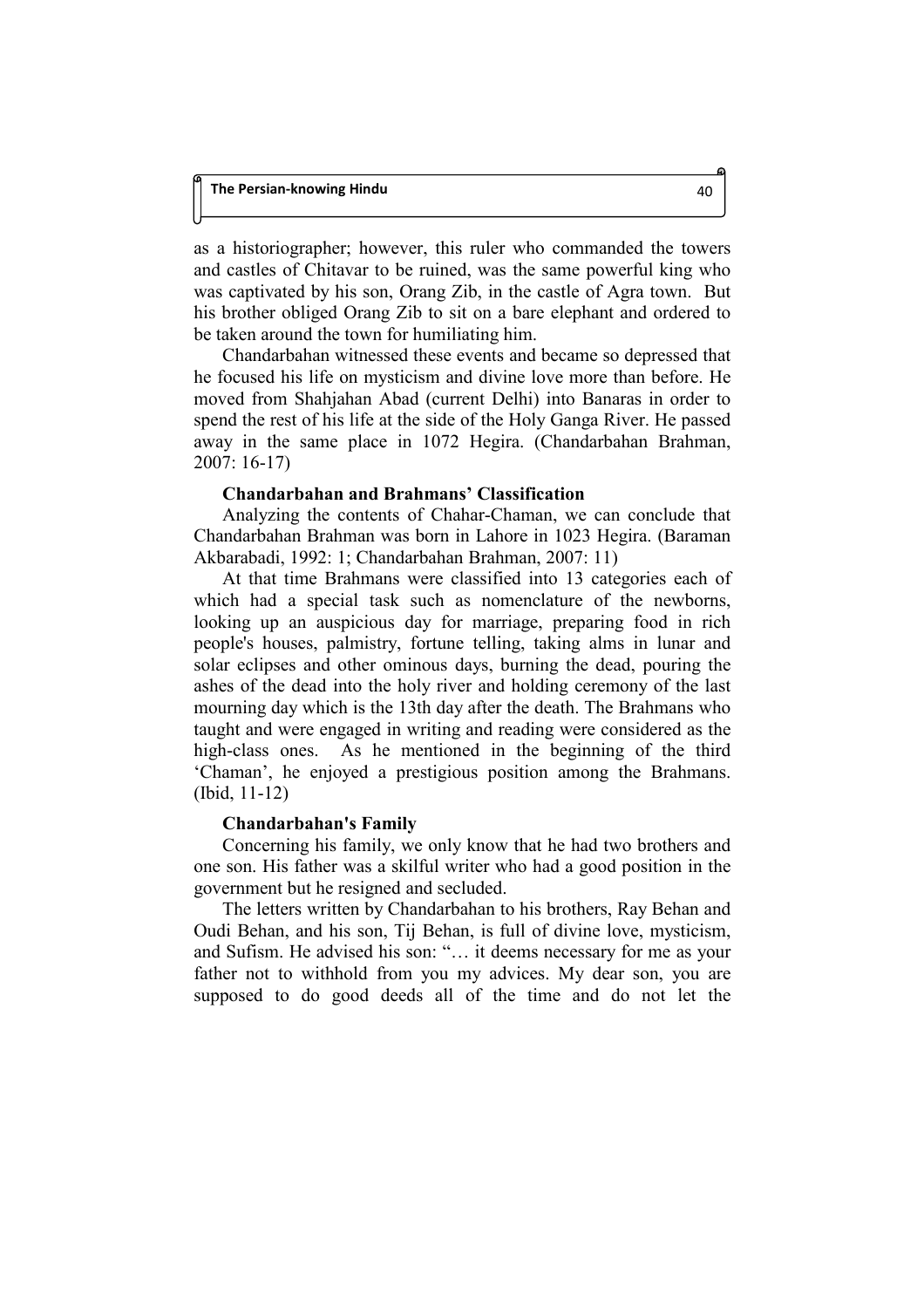materialistic aspects of the world deceive you. It is better to pay attention to this transient world but do not consider this representation of the real world, except as a dream. You should be aware that we were born in this transient world and we would pass away and this is the fate of all of human beings. Therefore, make the most of this opportunity you have in the transient world and spend your life on a fruitful matter. The lapsed times will not return and you should not trust on living in this world." (Chandarbahan Brahman, 2007: 12-14)

#### **Masters of Chandarbahan**

He was the pupil and companion of Mir Abdolkarim, the chief of the court of Lahore at the beginning; then, he became one of the companions of Afzal Khan Molla Shokrollah Shirazi, the governor of that town. (Kanbuh, vol.3, 1967-1972: 337-343; Safa, Vol.5/2, 1985: 1237) In his own words, he was also the pupil of Molla Abdolhakim Sialkouti. (Abdolrashid, 1981: 75) Afzal Khan, the minister of Shah Jahan introduced Brahman to the King. Shah Jahan gave him the title of 'the Hindu Knowing Persian' due to his mastery in Persian Literature. (Ebrahim Khalil, Vol. 1, 2000-01: 131; Ahmad, 1974: 96) After Afzal Khan's death, as it is said, Prince Darashokouh introduced him and he became one of the companions of Shah Jahan and occupied the position of the King's special secretary and historiographer. (Safa, Vol.5/2, 1985: 1237) A group of Hindu scholars served Darashokouh for translating the philosophical and mystical works of India; Darasholouh summoned Brahman to become one of his companions and he was in this position till 1066 Hegira when he was summoned to Shah Jahan's court again and the king entitled him 'Ray' (Raja). (Ibid, 1238) Brahman was at the service of the chiefs and ministers such as Asef Khan (died in 1021 Hegira), Islam Khan (died in 1057 Hegira), Allami Asadollah Khan (died in 1067), Enayat Khan and Moazam Khan. (http://www.wikifeqh.ir)

#### **Chandarbahan's Literary Style**

The fame of Brahman is mostly because of his simple, eloquent, and laconic prose (Abdullah, 1967: 75), and unlike Kanbuh's attitude, he has not followed the complexities and formality of Abolfazl Allami's composition. (Ahmad, 1974: 118; Abdullah, 1967: 74) His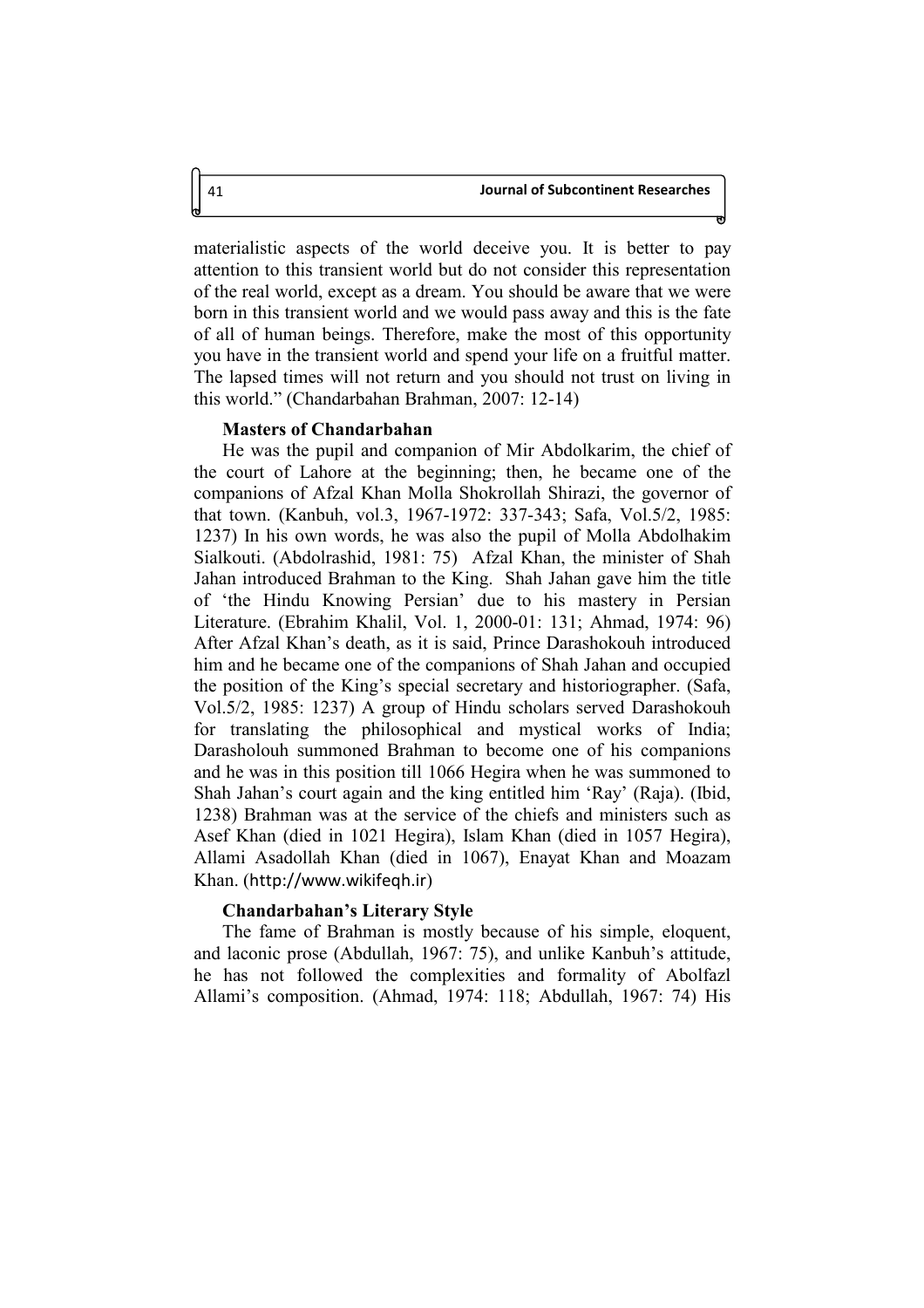harmonic and rhymed composition is the reminiscent of Sa'di's work, 'Golestan' (Abdullah, 1967: 75), and his Monshaat and Chahar-Chaman were taught in subcontinent schools. (Abdulrashid, 1981: 75) His poetry is simple accompanied by beautiful similes and metaphors. (Ahmad, 1974: 108-109) He was entitled "Sahban and Hassan, and the Poet Laureate of Shah Jahan's era. (Iranica, 2010) The lyric poems of Brahman which mainly consist of five couplets (Ahmad, 1974: 107) express high thoughts and have mystic themes. A selected collection of his lyric poems has been re-mentioned in Abd ul-Ghader Bidel's work entitled, 'Bayaz' (Library of British Museum, Add.16, 802, Add.16, 803; Safa, Vol.5, 1985: 1238), and Saeb Tabrizi has also brought some of his couplets in his work, 'Bayaz'. (D. Urdu, under "Brahman" ( http://www.wikifeqh.ir)

Mohammad Saleh Kanbuh, the author of the historical work entitled, 'Amal-e Saleh' so called as 'Shah Jahan Nameh', in p. 343, writes about the biography of composition authors as follows:

"Chandarbahan is humble as his simple speech and is skillful in composition, letter writing, and expressing claims. He was a companion of Mir Abdolkarim, the chief of the court at the beginning and then, of the Minister, Afzal Khan. After the minister's death, he accompanied by the ministers wrote materials. Since he had a gifted poetic talent, sometimes, he composed poetry, and his biography had been written in details in the biography of poets." (Chandarbahan Brahman, 2007: 10-11)

The collection of his works includes his lyric poems and quatrains. (Amer, 2004)

# **Samples of Chandarbahan Brahman's Poems:**

The landlord of a house, pagoda, and all is the same Lord,

There are many places but the lord of each is the same one.

There is no durability for the palaces of the world,

Only the palace of Love is ever-lasting.

The flower, throne, branch, and grape vine are apparently different,

But before the sage, there is no difference between any plant and twig.

I have a soul believed in blasphemy,

I have taken it to Mecca several times but it returned as a Brahman.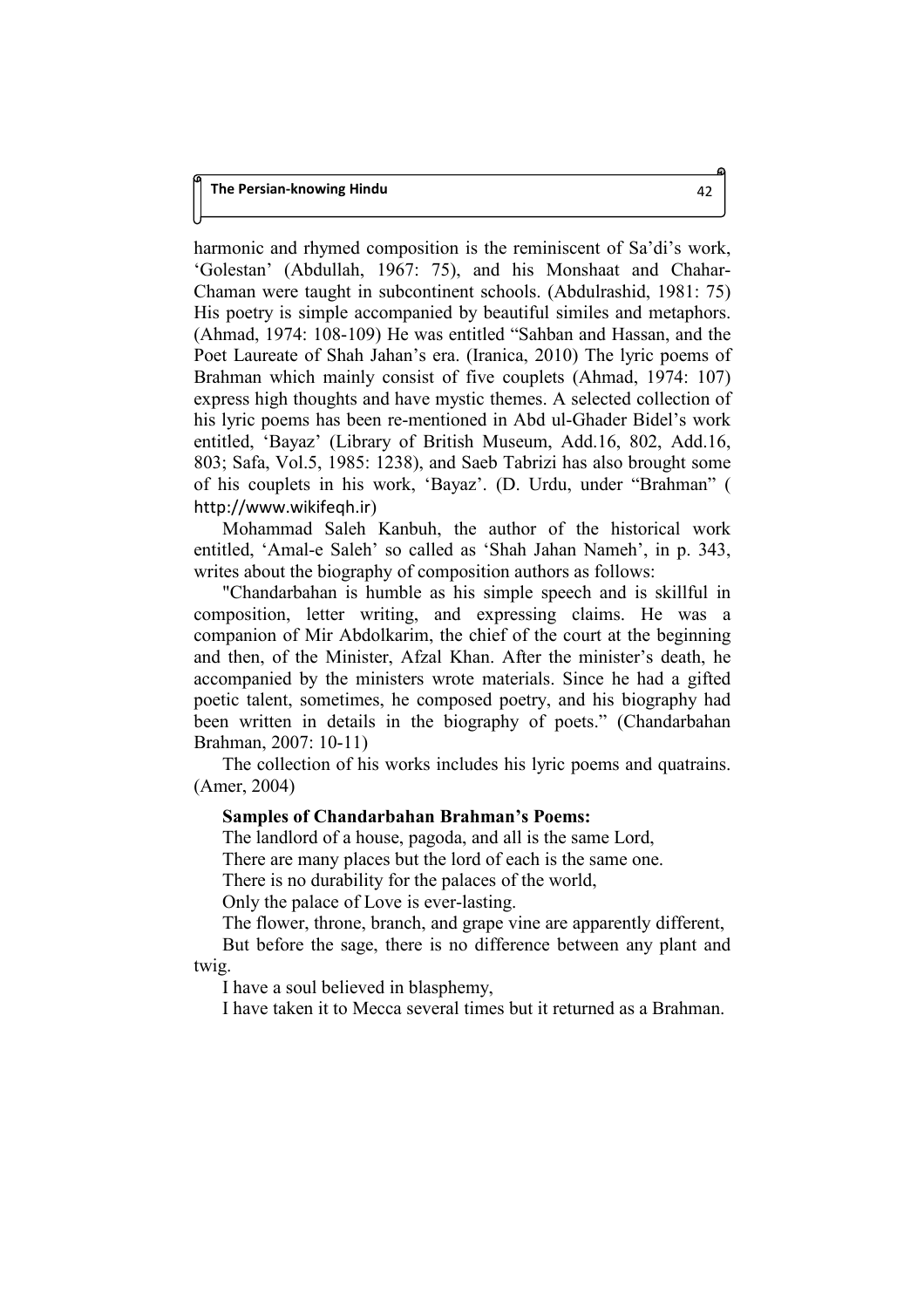Heart is a tree bred with love,

It is always fructiferous of affection. (Wikipedia, Free Encyclopedia)

## **Chandarbahan's Calligraphy**

Chandarbahan was dexterous in cursive calligraphy and he was the secretary in the courts of Shah Jahan and Prince Darashokouh. (Rampouri, 2007: 75) He was the pupil of Abdolrashid Deylami and Kefayat Khan who together with him brought cursive writing to the peak of perfection in the subcontinent of India. (Bayani, 1984: 1.132, 4.1260)

### **Chandarbahan's Works**

There are many works remained from Brahman including: Brahman's 'Collection of Works', 'Chahar-Chaman', Brahman's 'Monshaat', 'Tohfat ol-Anvar', and 'Goldaste'. (Amer, 2004)

Brahman's Works in the Persian Language include: 1) Persian Collection of Works including 342 lyric poems and 36 quatrains in Farooghi's publication; 2) Several Short Ethical & Mystical Mathnavis (Couplet Poems). (Ahmad, 1974: 111) As stated by Zohouroddin Ahmad, he put no titles on his Mathnavis but at the end of a manuscript dated 1093 Hegira, they are entitled 'Haft Bahr' (Seven Seas); 3) Chahar-Chaman is a literary and historical work in four chapters each of which is called 'Chaman' and had been written before 1057, dedicated to Shah Jahan. In the first two 'Chamans', Brahman describes his historiography in Shah Jahan's court, the great tasks of ministers, governmental festivals held by the king, routine life of the king and his new capital city, Shah Jahan Abad, the top cities, and 17 well-known provinces of his territory. The third 'Chaman' includes the biography of the author and several letters written to Shah Jahan and his ministers. The fourth 'Chaman' contains the author's ideas about religion, ethics, and Sufism. (Safa, Vol.5/3, 1991: 1777) This book is very valuable for giving historical information and is considered one of the most documentary historical references of Shah Jahan's era (Aftab, pp.382-384); it was printed by lithography in Bombay in 1270 Hegira (Moshar, Vol.2, Col.1682; 4) Goldaste Chahar-Chaman, a selection of Chahar-Chaman; 5) Monshaat, in five chapters including Brahman's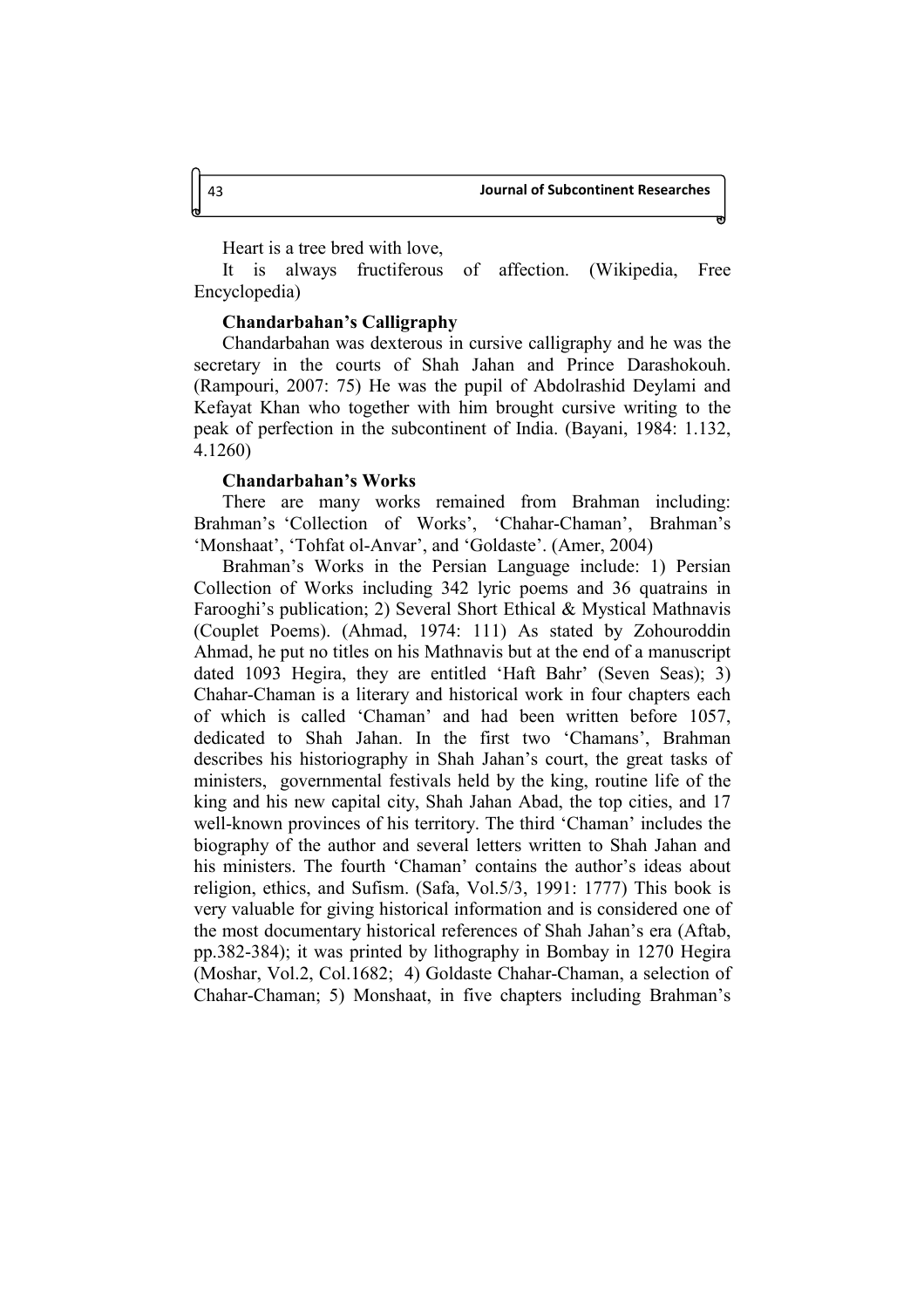programs given for kings, governmental officials, his friends and contemporary poets (Ahmad,1974: 115) arranged by chiefs' and statesmen's classes and ranks hierarchically (Safa, Vol.5/3, 1991: 1776; for being informed of its manuscript, please refer to Rio, Vol.1, p.397- 398); 6) Tohfat ol-Vozara or Tohfat ol-Anvar ; 7) Memoirs: Monzavi (Vol.5, p.135) has mentioned of the works entitled, 'Negar Nameh' and 'Goldaste Eshgh' (Love Minaret; 8) Majma al-Foghara or the Al-Foghara Collection; 9) Roghaat (letters; 10) Shah Jahan's Monogram; 11) Haft Golshan Composition; 12) Darashokouh and Baba La'l Das Conversations, so called as Nader al-Nokat or Makhzan-e Nokat; 13) Resaleh, a pamphlet about the poets living in Akbar's era until the contemporaries of the author from which a copy is in the library of Master Azar Lahori (Golchin Maani, Vol.1, pp.631-632); Zohouroddin Ahmad(1974:121), Monzavi (Vol.5, p.135) have attributed to him the books entitled 'Tohfat ol-Fosaha' and 'Bahar-e Fesahat' (Spring of Eloquence) which are the other names of the same pamphlet. Chandarbahan has referred to some of his works including:'A collection of Poetry', 'Chahar-Chaman', 'Goldaste' (Minaret), 'Tohfat ol-Anvar', 'Memoirs', 'Tohfat ol-Fosaha','Majma al-Foghara', etc… in the preface of the collection of his 'Monshaat'.

## **A Ponder on Chahar-Chaman**

Chahar -Chaman is a literary and historical work written before 1057 in four chapters each of which is called as "Chaman" and is dedicated to Shah Jahan.

The editor used three copies of Chahar-Chaman for editing:

The copy kept in the library of British Museum, the transcriber of which is Brahman Keshmiri. This copy has been transcribed in cursive manuscript.

The copy available in Mowlana Azad Library in Algira Islamic University in India entitled, "Chahar-Chaman" which is kept in "Adol Eslam" Depository under No.293 in drafted Nasta'ligh.

The third copy of this book is transcribed by Shankerdas in Orang Abad, Heidar Abad, in the south of India in 1142 Hegira and Mr. Seyed Mohammad Morteza Ghaderi published it in the Urdu language in 1912. (Chandarbahan, 2007)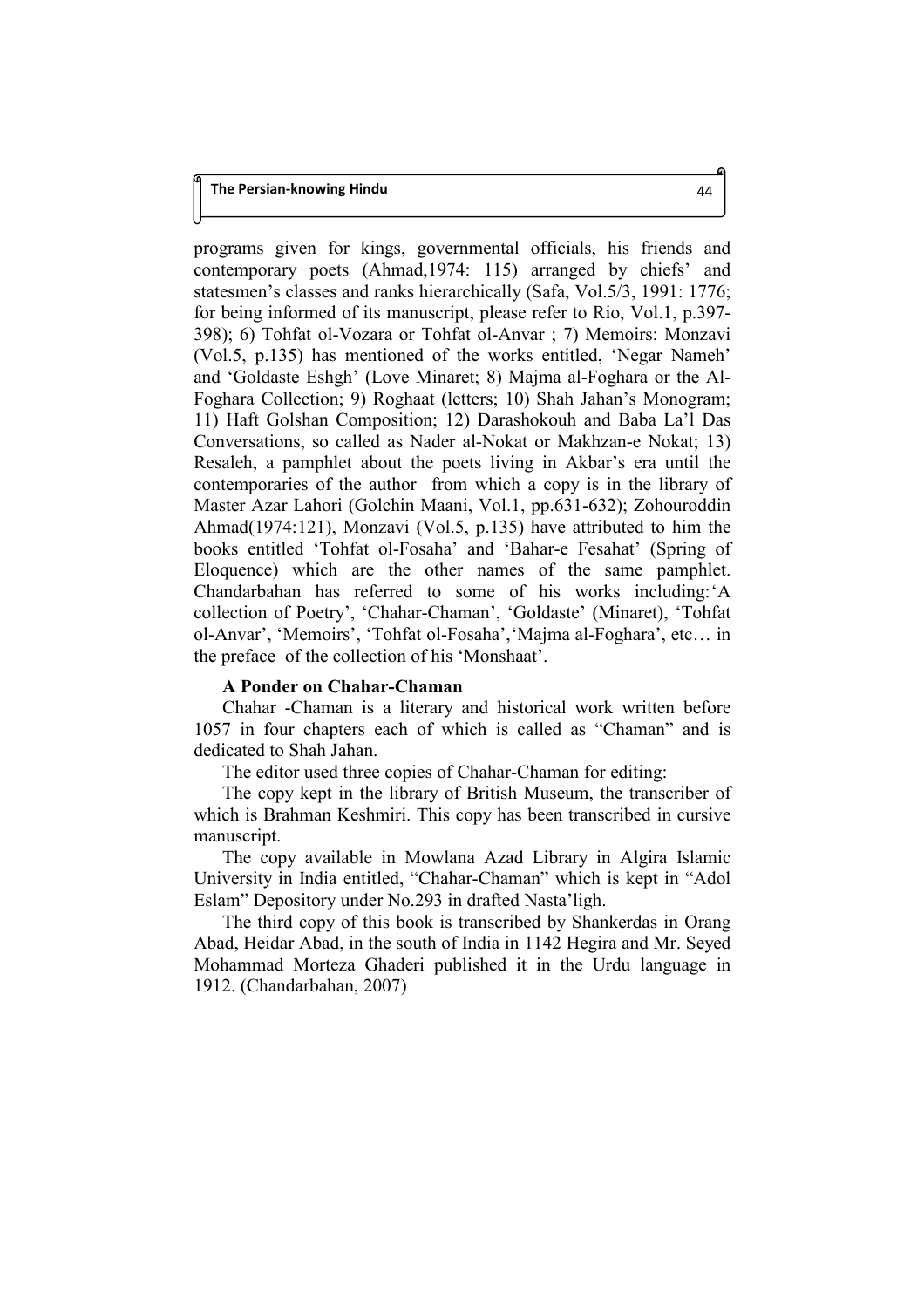Chandarbahan divided the work into four chapters and it deems that he began to write it in 1066 Hegira, the same year when he became one of the historiographers of Shah Jahan. During his travels and when he was in the court, he showed his manuscripts to the ruler. As he himself tells: "On the road to Kabul and Kashmir, I wrote the quality of any settlement and event including the road, weather, hunting, etc. everyday and showed them to the king."

In the first 'Chaman', he writes about the ceremonies, festivals, ministers, and chiefs of the ruler, burning of his dear daughter, Jahan Ara Beygom, which happened in 1054 Hegira.

At the beginning of this 'Chaman', he refers to the Saheb Beygom's disease and healing her by one of the mystics for thanksgiving of which the Excellency Shah Jahan commanded to hold eight magnificent feasts. Chandarbahan at the beginning of the first 'Chaman' writes: "…which includes the freshness of the evergreen plants of the everlasting government and expresses the characteristics of ceremonies, festivals, discourses, donations, and victories." (Chandarbahan Brahman, 2007); then, he tells the fables such as Neshat-Afroozi (Hilarious) Tale, Ashraf-Pira, Farhat-Aeen, Maymanat-Gharin, Rangin, Shirin, Rahat-Bakhsh, Shadi-Amood, Eshrat-Seresht, Gham-zoday, Mobarak, Kamrani, Feiz-Taraneh, etc.and finally states "Balkh Victory" and the event associated with kings.

In any of these fables written by Chandar, a ceremony was held for any occasion in which he composed a quatrain; you will find some of these fables in the following samples:

The first is Neshat-Afroozi Fable in which obeying the command of the king, the relatives and dependents of the deceased minister, Afzal Khan, marched before the king, and when it was Chander's turn, he offered this quatrain:

The king whom both worlds obey,

Wherever there is a man bends before him,

Since the humans found dignity in his era,

The angels wish to become humans.

In Ashraf-Pira Fable, on the road to Kabul, he offers a lyric poem to Shah-Jahan the opening verse of which is:

Your face makes the sunshine,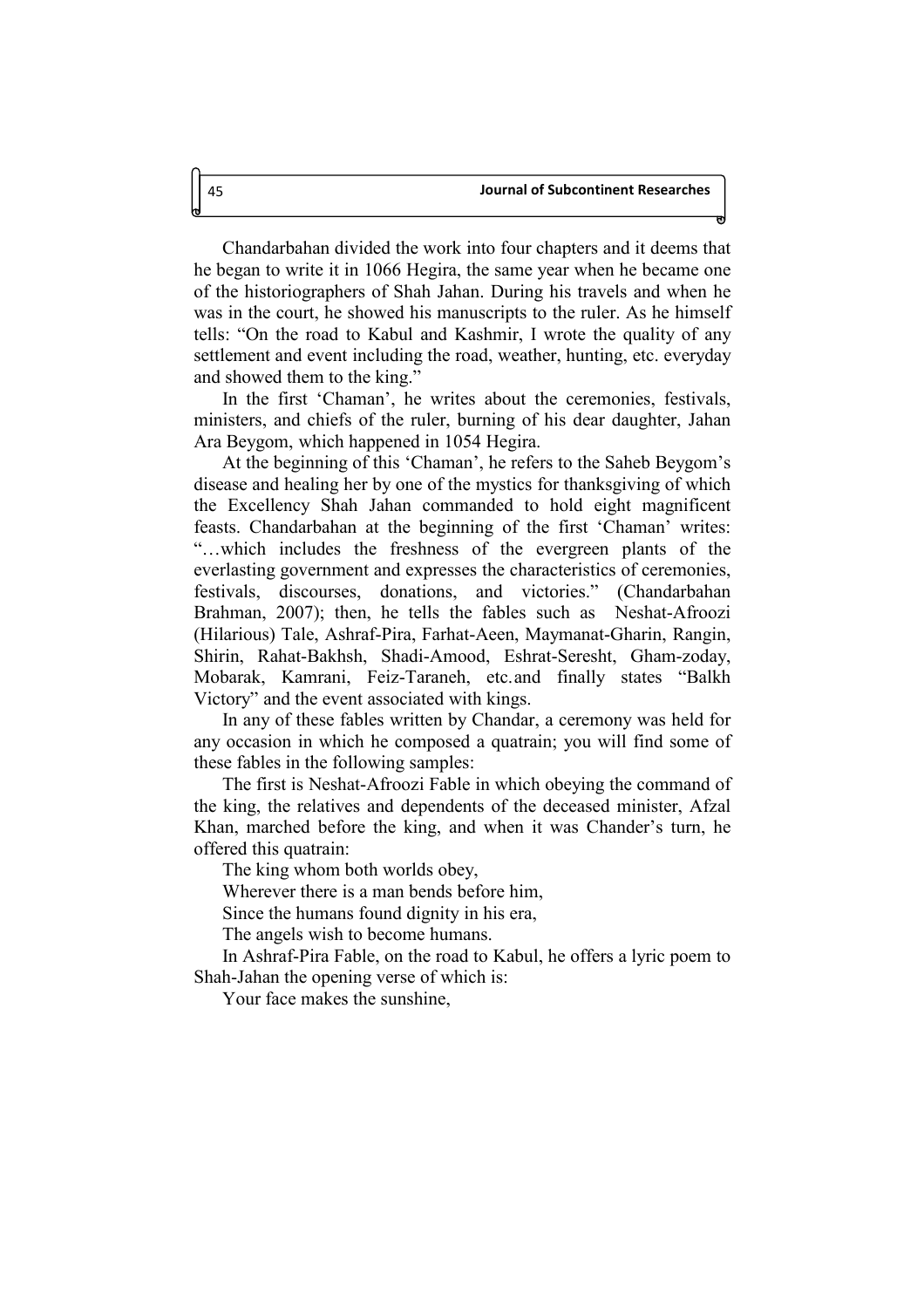## **The Persian-knowing Hindu** 46

You are as generous as the sea and you give donations like the waves.

Farhat-Aeen Fable was composed for thanksgiving of the health of Saheb Beygom in which the following quatrain is read:

As long as there is a trace of the bright sun,

As long as the world exists,

As long as the moon is in the sky,

As long as the world exists, May Shah Jahan live.

In Maymanat-Gharin Tale, he wrote the following quatrain for coming of spring and the New Year.

Happy new day and New Year,

O, you who think of expanding your territory,

Happy new land and new property,

Congratulations for materialization of your ideal.

Rangin Tale refers to the auspicious festival of "Aeen Sharaf Aftab".

O, from you the happy days found dignity,

The sun of your face made the moon light faint.

O, the echo of the festival held for your government has been reflected in nine heavens, six directions and four sides.

Shirin Tale was composed while returning from Kashmir to Lahore: The hilarious days and hunting joy have come,

The promise of happiness has risen from everywhere.

The old world became full of joy and happiness,

The great king of the quarters of the world reached from Kashmir.

Rahat-Baksh Tale composed in the festival for the auspicious anniversary at the tower entitled, 'Dolat-khaneh Falak' offers the following quatrain:

When the king came to the throne,

The king, the landlord of heaven and the four quarters of the world,

When the auspicious king came to the throne,

It found the position much higher than the others.

In Shadi -Amood Tale, the following quatrain was composed:

O, your face as bright as the sunshine,

Your destiny is to be victorious over both worlds,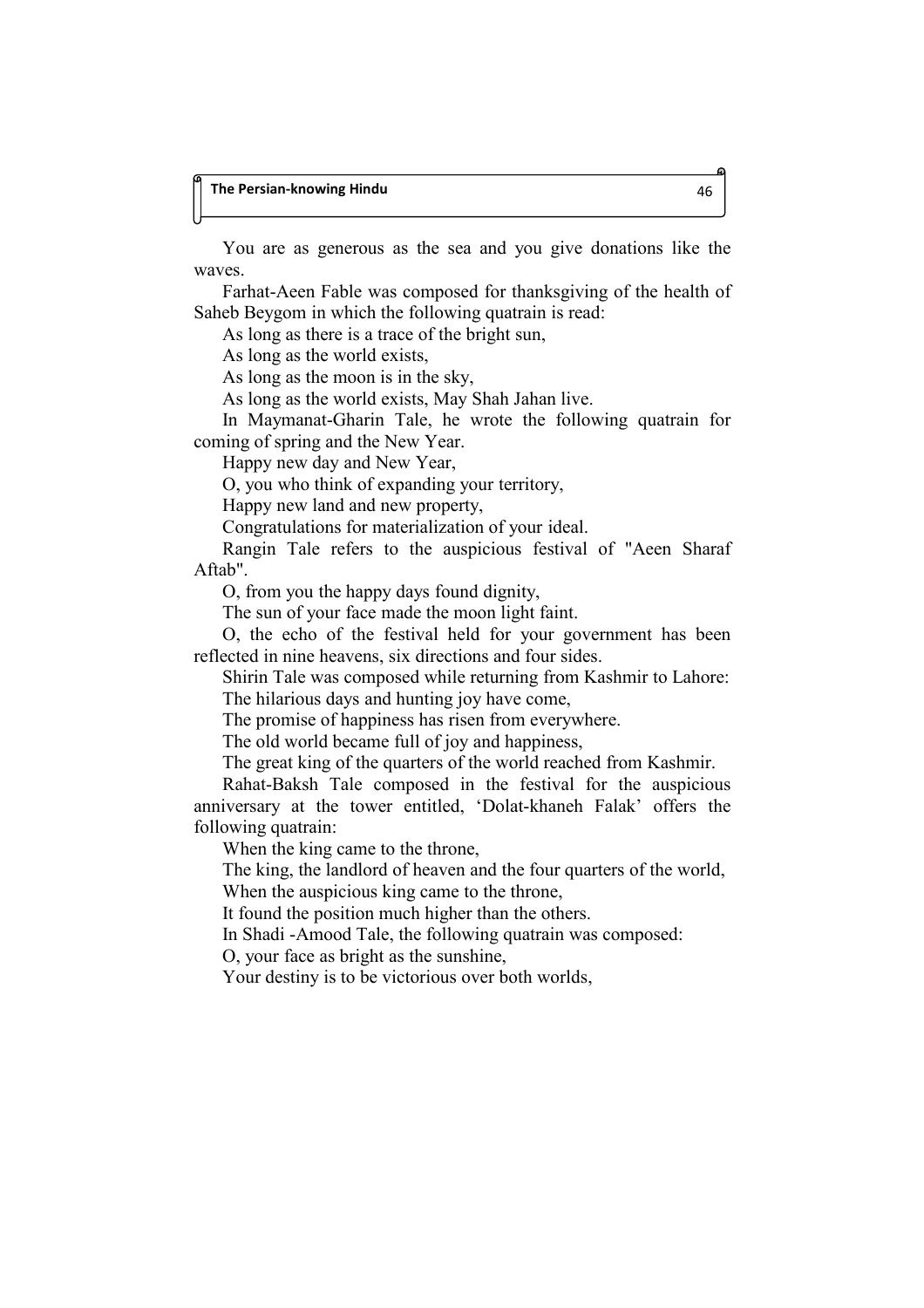May you be more auspicious every year compared to the previous one,

May every day of your life be more joyful than the New Year.

(Summarized from Chandarbahan Brahman, 2007)

In the second 'Chaman', the focus is on routine occupations of the ruler where he describes his prayers and nocturnal devotion to God, sitting before a window in the morning so that the Hindus who believe that seeing his face will bring good omen for them in life would watch him. But concerning this, he made a mistake in one occasion.

He says: "…after finishing prayers, he eats rare meals in gold and silver dishes and sets which is forbidden according to the Islamic religion."(Ibid)

But he could not complete two 'Chamans' when Orang Zip ruined the royal family, and for occupying the throne, he not only killed his brothers, but also captivated his father in prison for some unknown reasons. Chandarbahan was the witness of all these events as a historiographer and composed the following poem:

The world will not be loyal to anyone,

Devote yourself to the Lord who has created the world.

Do not rely on the worldly property and your relatives,

As they have bred many such as you and then killed them.

As it may be concluded from his advices to his son in the third 'Chaman', his tendency towards divine mysticism and Sufism grew more than before. He came to the result that: "The real success is trying to know God and realizing awareness about himself and considering himself as a drop before an ocean and a photon before the actual sunshine as well as deeming only the being of God as eternal." (Summarized from Chandarbahan Brahman, Chaharchaman, 2007)

In this chapter, he describes himself, his relatives and the chiefs who were in charge of financial affairs.

The fourth 'Chaman' is also full of mystical subjects and divine love. Although Abdolhamid Lahori and Mohammad Saleh Kanbuh have written books entitled, 'Padeshah Nameh' about Shah Jahan's life , none of them and others have discussed the Iranian calligraphers and the Persian speaking poets in India as detailed as Chandarbahan. Moreover, no one has already mentioned the names of elephants,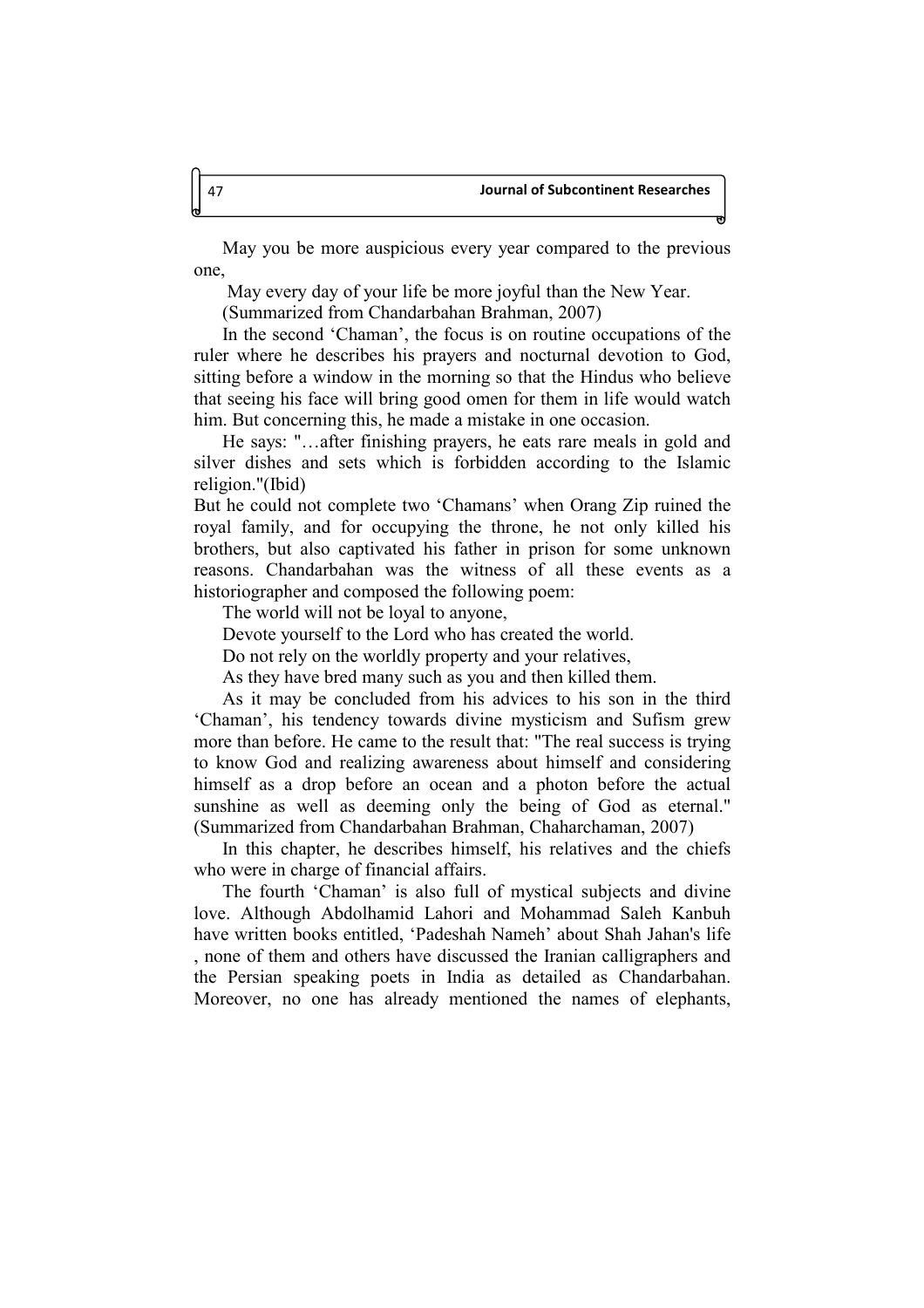horses and artillery except for him. If he had succeeded in writing the events of Shah Jahan's era, he could certainly have provided more information about cultural and literary affairs. (Ibid)

## **Conclusion**

There is a strong bond between the people of India and Iran which refers to a long history in the subjects such as common historical roots, but the language bond is more evident, the reason of which is the existence of the Persian speaking poets and writers.

Among these poets is Chandarbahan Brahman who was given the title of "the Persian-knowing Hindu". His language in poetry is simple and his poems contain the concepts such as love, affection, Sufism and unity of existence which have been composed in a mystic tone.

His complete works include lyric poems and quatrains. One of his most important works is Chahar-Chaman that is a literary and historical work written in four chapters each of which is entitled, 'Chaman'.

 In the first two 'Chamans', Brahman has told about his historiography when he was a secretary in the court of Shah Jahan, about the great works of the ministries and the governmental festivals of that king, his routine works and his capital. The third 'Chaman' describes the writer's biography, the letters written to Shah Jahan and his ministers, and the fourth 'Chaman' includes the writer's thoughts about religion, morals and Sufism.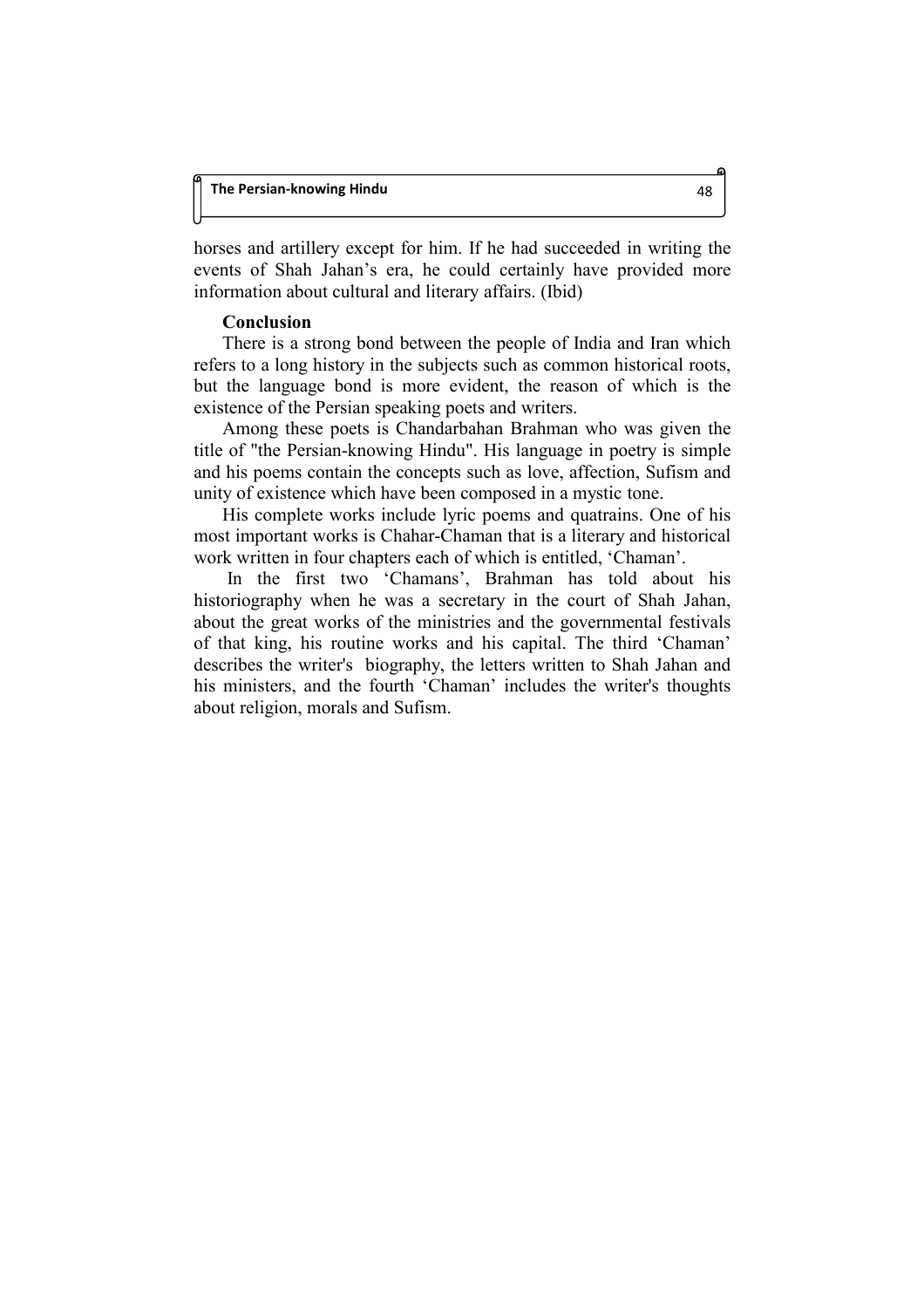## **References**

1-Abdollah, Seyed Mohammad. **Persian Literature**. Lahore, 1967.

2-Abdolrashid,khajeh. **Punjab Poets' Biographies**. Lahore: Lahore Akademi, 1981.

3-Aftab, Asghar. **Persian Historiography in ando - Pakistan Great Taimurids from Babur to Aurangzeb**,Tehran,1985.

4-Ahmad,Zohouroddin. Persian Literature and History in Pakistan. Vol.1, Lahore, 1974.

5-Amer, Khan Mohammad. **Interaction between Persian Literature and Language with Indian Culture**. Keyhan Farhangi Journal, No.216, 2004.

6-Arya, Gholam-Ali, **Way of Chshtyh in India and Pakistan Way Chshtyh in India and Pakistan through service to followers of the Islamic culture**,Zavvar, Tehran,1986.

7-Bayani, Mahdi. **The Calligraphers' Biographies and Works**. 2nd edition, Tehran: Elmi Publication Center, 1984.

8-Brahman Akbarabadi. **Chandarbahan, Secretary, Chahar-Chaman**. Translated into the Urdu language by Morteza Ghaderi, printed in Heydarabad (India), 1992.

9- Chandarbahan Brahman. **Chahar-Chaman**. Introduction and Editing by Seyyed Mohammad Younes Ja'fari, Persian Researches Center , Cultural Attaché of the Islamic Republic of Iran, First Edition , New Delhi, March 2007.

10-Ebrahim Khalil, Ali. **Biography of Ebrahim's Books**.Pictorial copy of the manuscript available in Central Library of Tehran University,Vol.1.,No.663,2000-01.

11-Iranica Encyclopedia, 2001.

12-Jaberi-nasab, Narges. **Iranians' Immigration to India**. Subcontinent Studies Periodical, Sistan and Baluchestan University, First Year, No.1, winter 2009.

13-Kanbuh Lahuri, Mohammad Saleh, 'Amal-e Saleh', so called as 'Shah Jahan Nameh'. **Arrangement and Annotation by Gholam Yazdani**, Vol.1, Lahore: Vahid Ghoreyshi, 1967-1972.